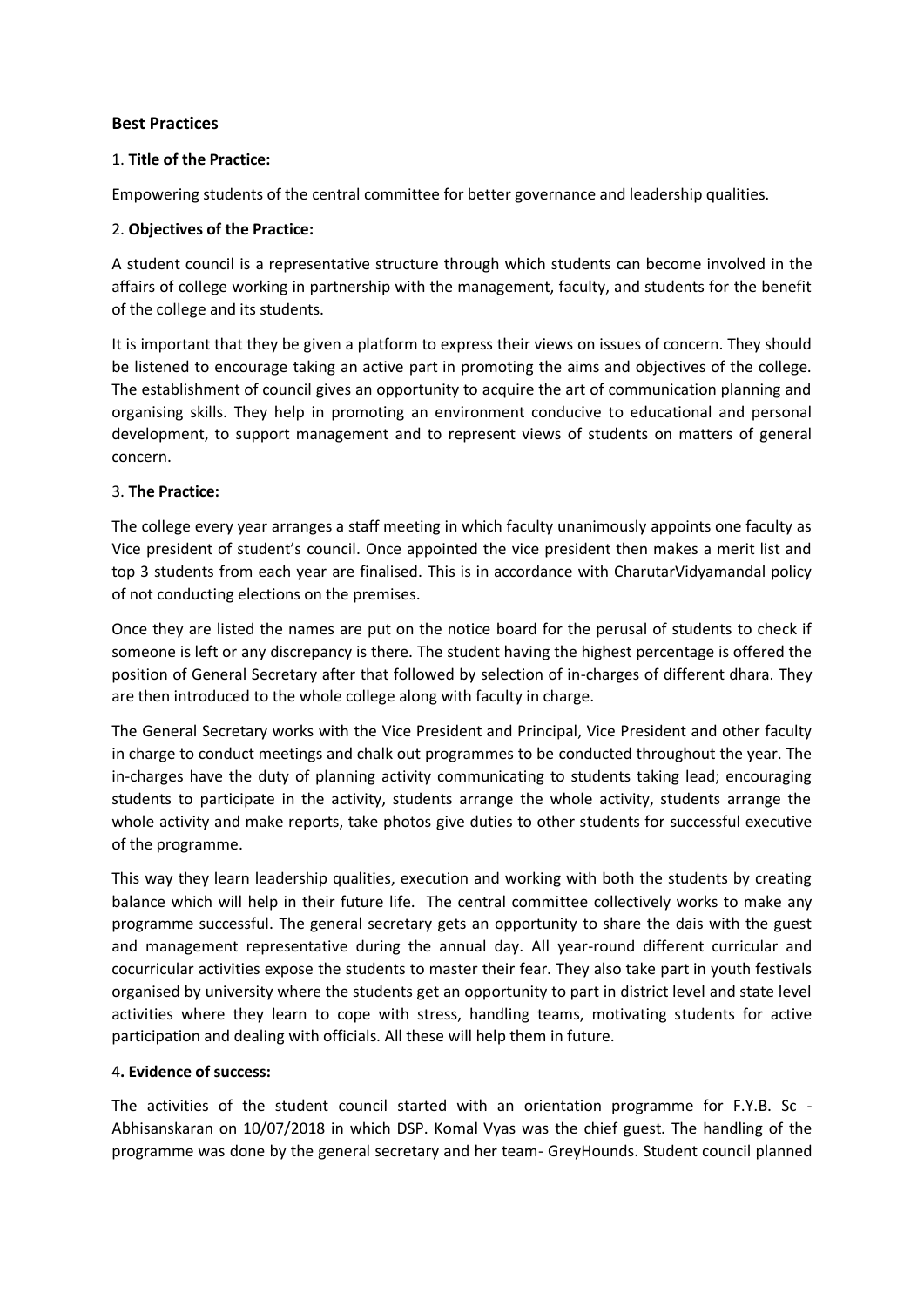and effectively executed Guru Purnima in which they gave each faculty flowers as token of reverence and gratitude on 27/07/2018.

To hone their skills and improve their leadership qualities a leadership workshop was conducted "Lead form the front" where they were taught to acquire skills and knowledge to solve different problems concerning students on 1/08/2018.

To celebrate teachers' day on 04/09/2018 -Guru Acharya Namah.:The student's council participated in a greeting card competition with messages to show their respect to teachers and were given to faculty and administrative staff.

Student council participated in youth fest from 03/10/2018 to 04/10/2018 conducted by Sardar Patel University by taking part in activities motivating students to participate in different activities.

On 23/2/2019 an interactive session on gender sensitization was organised in which students form council along with faculty took part where they learnt men and women can work together with sense personal security and dignity a very important lesson for our girls students.

Last activity of the students council is the celebration of an annual day where the activities conducted throughout the year are showcased to the management guest of honor and invited guest followed by Talent evening totally conducted by students.

#### 5. **Problems encountered and resources required:**

One of the problems encountered is being only a girls' college and in rural areas many parents are not open for girls participating in extracurricular activities. Resources in the form of transportation from their village to college are also limited. Many times due to semester systems and exam patterns the student council cannot participate in state level and district level competitions and programmes.